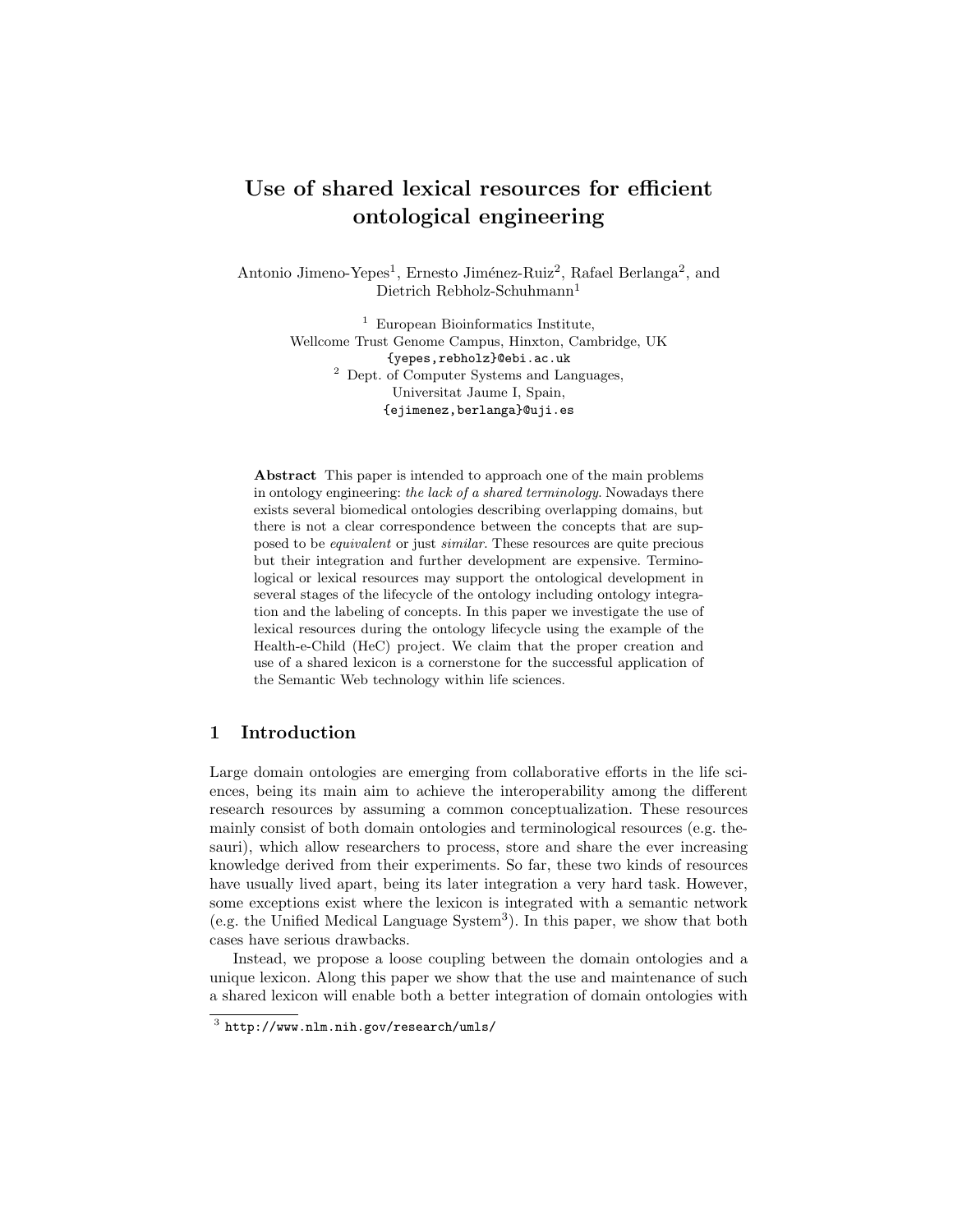existing lexical resources and the proper evolution of the lexicon according to these ontologies. We claim that the use of a shared lexicon will ease some of the problems present during the development of ontologies and the interoperability of the ontologies.

In this paper we assume that domain ontologies and lexicons have different purposes, and therefore they cannot be treated with the same techniques nor simply merged into a common resource. A *lexicon* consists of a compendium of words enriched with information of its usage [1], being concern with the linguistic properties of words. We may encounter as well the term terminology, which is usually referred as a specialized lexicon [2]. Instead, a domain ontology is an explicit specialization of a conceptualization [3]. Domain ontologies have much more specific purposes than lexicons, as their intended consumers are computer applications rather than humans. Thus, domain ontologies do not need to care about variants and syntactic categories of the terms they use. In addition, the specific purpose of the ontologies motivates the development of different ontologies that still can label the concepts based on a shared lexicon.

Regarding the semantically equivalent groups defined in a lexicon (e.g. thesaurus entries, synsets, etc.), they also present significant differences with respect to the concepts of domain ontologies. These semantic groups do not offer a clear cut on their meaning as in an ontology where the concepts present disjoint interpretations. Rather lexicons present fuzzy frontiers to allow the slightly different interpretations humans can express with them.

In Figure 1 we have ordered the existing formalisms (denoted by boxes) according to their semantic expressiveness. Existing biomedical resources are placed to their closer formalism. Genuine lexical resources are placed closer to the left of the diagram like the Biolexicon[4], that contains terminology from several resources with some linguistic relevant information. We find as well the UMLS Specialist lexicon that has been used within several NLP and text mining applications. Closer to the limit between a lexicon and an ontology we find several resources that include links between lexical entries (e.g. UNIPROT). More complex resources lie in between the definition of ontology and lexicon like the NCI Metathesaurus, MeSH, ICD, the UMLS Metathesaurus and the OBO ontologies that account for more complex representations similar to semantic networks. Finally, at the end of the spectrum we find more formal ontologies such as FMA or Galen, which expresses stronger semantics. Unfortunately, these formal ontologies usually lack of lexical entries. As mentioned before, the aim of this paper is to approach the problem of making these resources interoperable.

The selected examples and use cases presented in this paper come from the the application domain of the EC FP6 Health-e-Child (HeC) project [7] that aims to develop an integrated health care platform for European paediatrics and decision support tools to access personalized health information. HeC project is mainly focused in paediatric heart diseases, inflammatory diseases (e.g. Juvenile Idiopathic Arthritis) and brain tumours.

The paper is organized as follows. Section 2 presents the ontology lifecycle steps and motivates the relevance of having and using a shared lexicon/thesaurus.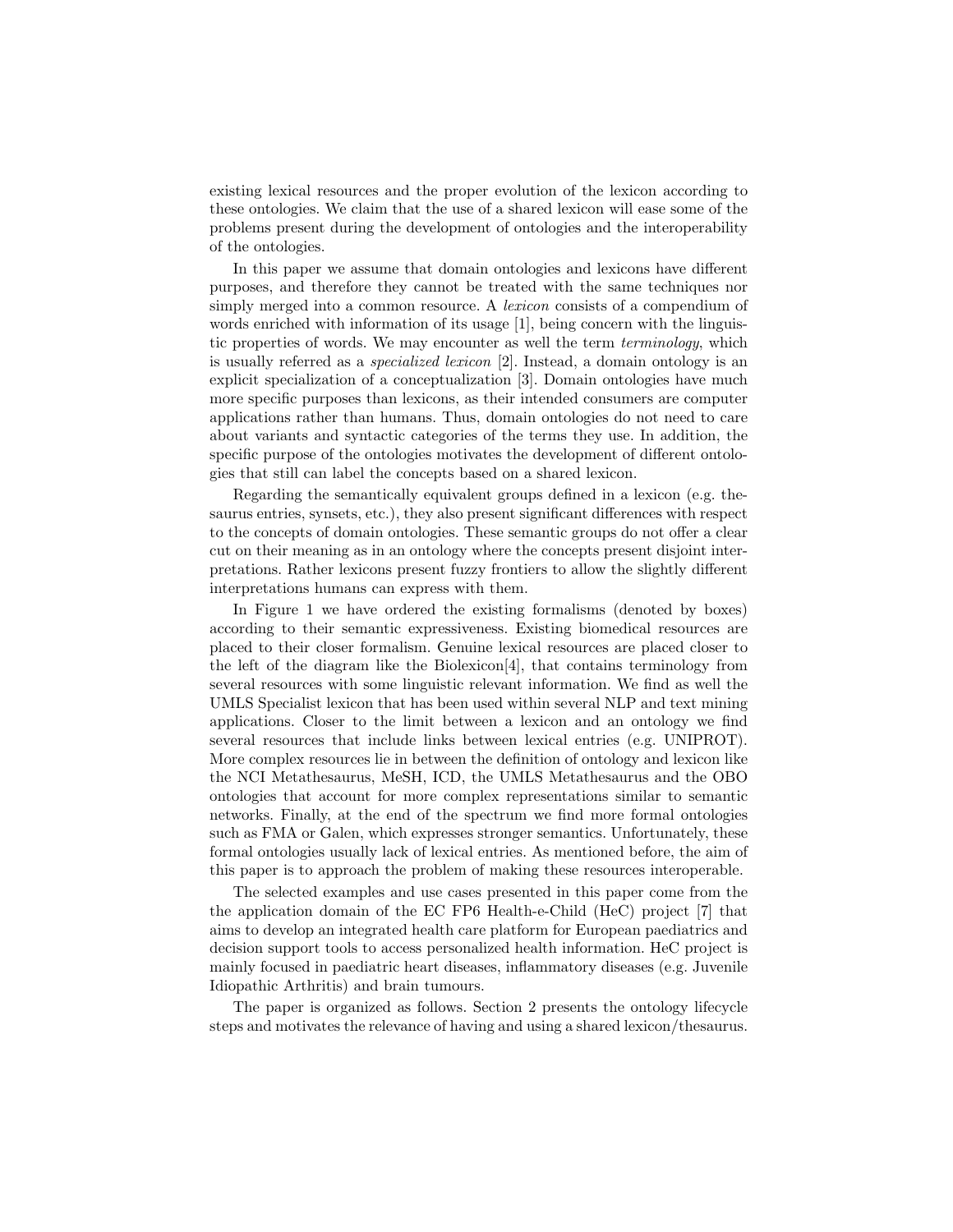

Figure 1. Adapted Ontology Spectrum based on [5, 6, 2]

A discussion about current efforts, limitations and desired requirements for a shared lexicon are presented in Section 3, moreover the main lexicon engineering techniques are introduced. Section 4 comments the main experiences carried out within the HeC domain. Finally some conclusions are given in Section 5.

# 2 The Role of Lexicons in the Ontology Lifecycle

Lexical forms present in available resources can be used for labeling ontological concepts. The reuse of these labels in different ontologies in combination with a proper definition of the ontological concepts may enable better integration of ontologies. This section is intended to show the main problems that experts, knowledge engineers and ontology engineers find in the different stages of the lifecycle of the ontology development and how the use of a shared lexicon could ease these problems.

In this paper we adopt the METHONTOLOGY methodology [8] to illustrate how a shared lexicon can help the development of an ontology and vice versa. METHONTOLOGY proposes several steps for the lifecycle of an ontology: Requirements Specification, Knowledge Acquisition, Conceptualization, Integration with top ontologies, Implementation, Evaluation and Evolution/Maintenance. As Figure 2 shows, the shared lexicon interacts with almost all the development phases. Moreover, external resources like domain protocols, domain ontologies and research articles will also play an important role as sources of knowledge. In the following subsections we describe in detail the role of the lexicon at each development phase.

## 2.1 Requirements Specification

Within the objectives of the HeC project, an ontology to describe a kind of arthritis called JIA (Juvenile Idiopathic Arthritis) requires to be created. This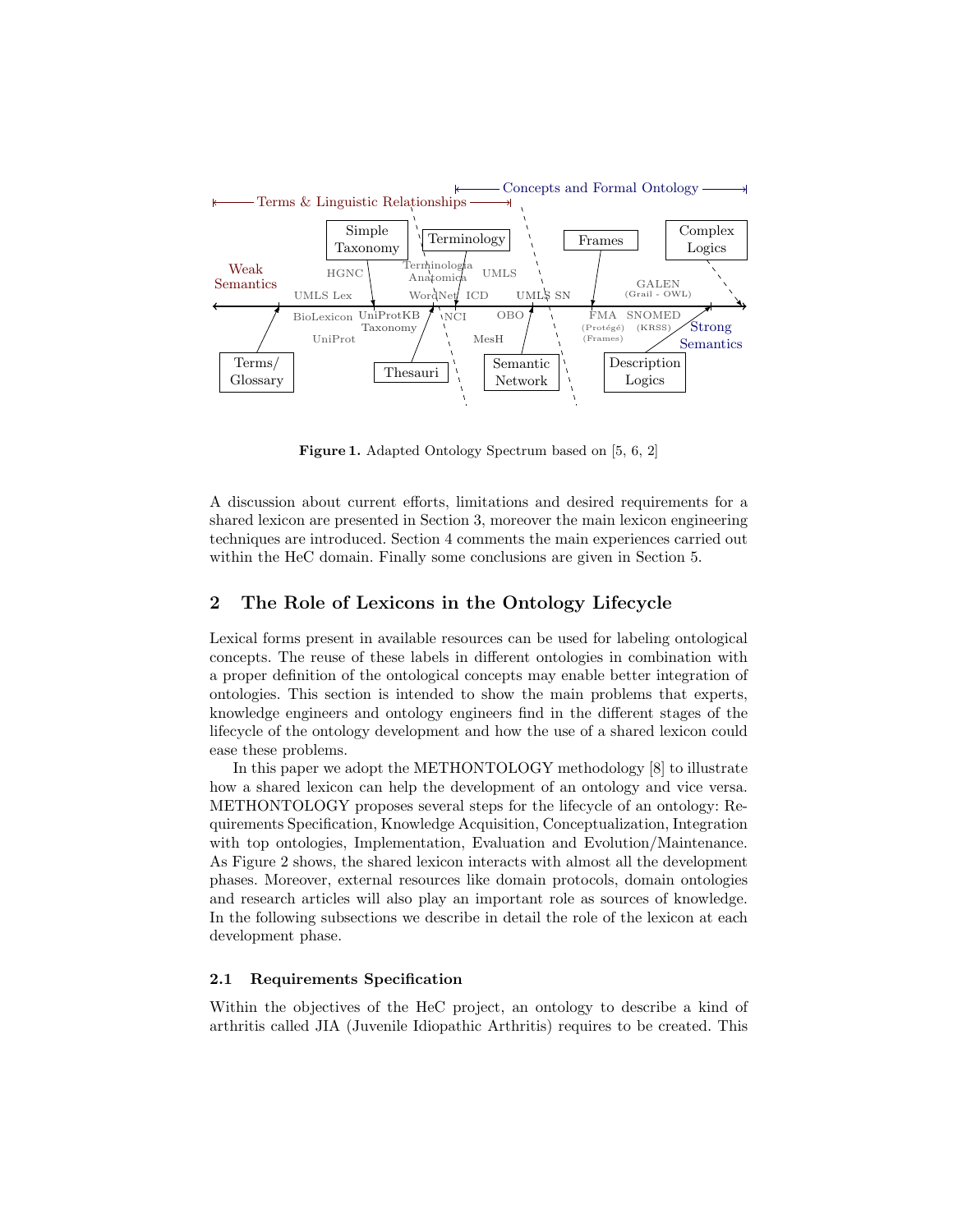

Figure 2. The Lexicon within the Ontology Life Cycle. Solid arrows represent an essential role, whereas dashed arrows mean auxiliary role.

ontology is intended to represent the involved knowledge in JIA by means of different levels of granularity: molecular (e.g. genomic and proteomic data), cellular (e.g. results of blood tests), tissue (e.g. synovial fluid tests), organ (e.g. affected joints), body (e.g. damage index, rheumatology examinations, treatments), population (e.g. epidemiological studies). The purpose of this multilevel representation is to give a complete characterization of the different JIA subtypes in order to provide a rich ontological layer to the HeC System. This semantic layer will be applied in Query Enhancement over the patient data, and in the Decision Support Systems. JIA is a rare kind of Arthritis and there is not yet a consensus about its classification nor even its name [9]. So far, three classification schemes have been proposed, namely: ACR (American College of Rheumatology), which uses Juvenile Rheumatoid Arthritis (JRA) as preferred name and proposes three disease subtypes, EULAR (European League Against Rheumatism), which opts for Juvenile Chronic Arthritis (JCA) and proposes six disease subtypes, and finally ILAR (International League of Associations for Rheumatology) which prefers JIA and proposes eight subtypes. In this stage, a classification criterion should be chosen and the initial set of terms for describing the disease and subtypes must be defined. Clearly, the use of a lexicon would make easier the selection of terms (synonyms) for labeling the desired concepts.

## 2.2 Knowledge Acquisition

The knowledge acquisition in HeC is based on a set of medical protocols (in [10] several techniques to automatically extract the main concepts from HeC acquisition protocols are proposed) and the correspondent specifications of the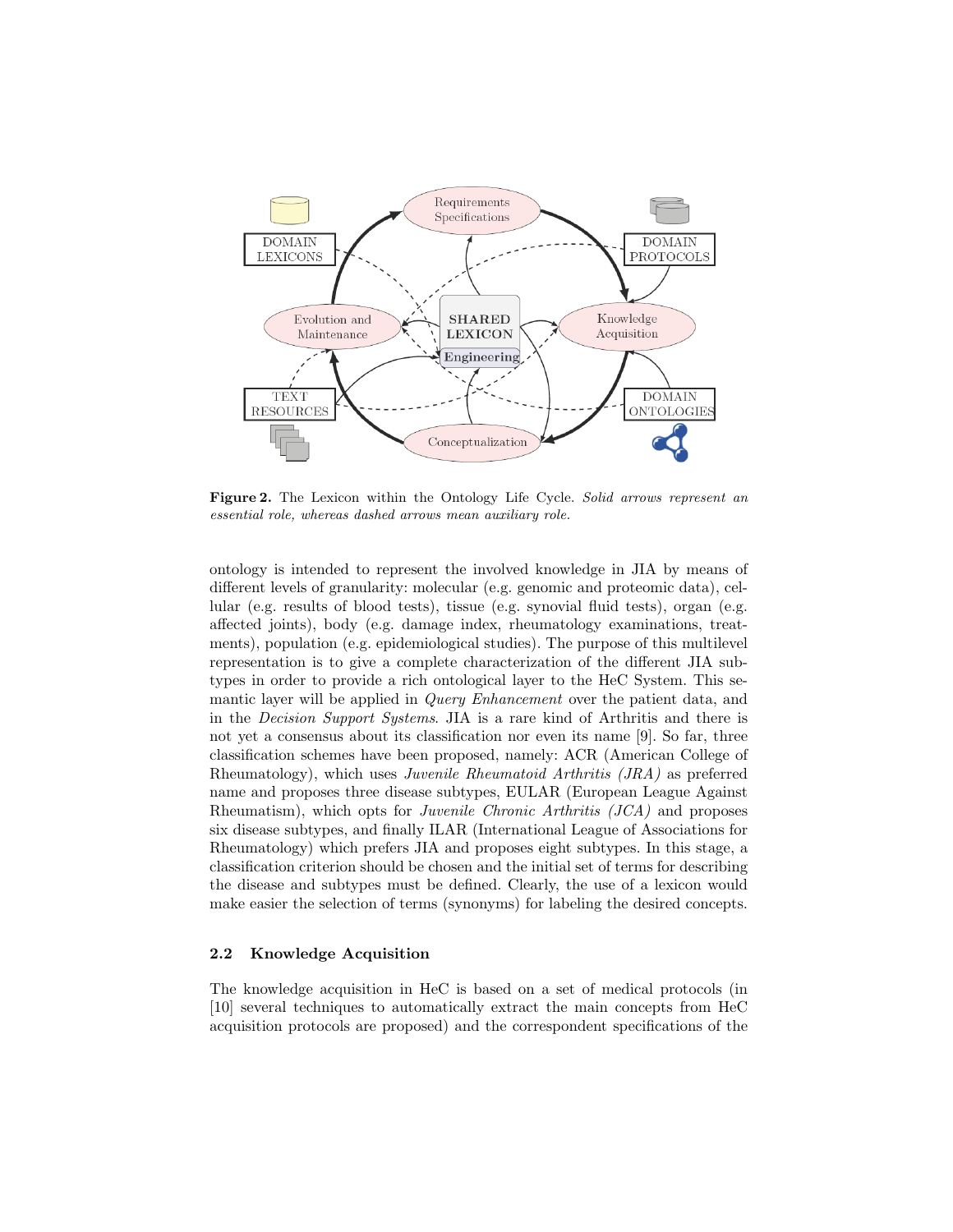mentioned classification criterion. Each subtype of JIA is characterized by affecting different set and number of joints, the occurrence of some symptoms like fever or rash, the laboratory tests that are analysed, the different treatments that are applied, etc. The development of the ontology from scratch would imply the conceptualization of the different joints of the body, the classification of the drugs for the treatments, the characterization of the different laboratory tests, etc. Nevertheless this knowledge is already well known by the community (unlike JIA) and it is assumed to be already defined in the available biomedical ontologies. As far as we know, the NCI thesaurus<sup>4</sup>, the GALEN ontology<sup>5</sup>, and the OBO ontologies<sup>6</sup> contains information that is relevant to JIA such as descriptions of diseases, drugs, laboratory tests, cells, human anatomy, etc.

The reuse of knowledge represented in ontologies (see [11] for a survey) could be interesting due to the following reasons: (a) developers save time through reusing existing ontologies rather than writing their own; (b) the used knowledge is commonly accepted by the community and used in similar applications; (c) developers are not always experts in all the areas covered by a concrete disease (i.e. drug classification). However, in practice important drawbacks arise when merging ontologies. In this case,  $Ontology \, Matching^7$  should be performed, that is, to discover the correspondences between entities of the different ontologies. This task is rather hard [12] since in most cases there is not a common nomenclature for the entity names. String matching techniques could provide an approximate results in some cases like "NCI: Juvenile\_Rheumatoid\_ Arthritis" and "Galen:JuvenileArthritis". However in other examples like "DiseaseOntology:Chronic Childhood Arthritis"<sup>8</sup> additional knowledge should be provided in other to establish the matching between concepts.

Additionally, *Semantic Compatibility* should be also taken into account. Once the lexical correspondence between concepts has been established, the ontologies (or ontology modules) can be merged. At this point new challenges about the semantic compatibility between the ontology axioms (e.g. unsatisfiability when merging) arise, but they are outside the scope of this paper.

Currently there exist several efforts in the creation of large biomedical ontologies. However, it seems they are evolving in a rather independent way. We can understand that the conceptualization and formalization evolve with respect to the specific requirements of a specific application, but the used nomenclature should be shared. For example, the use of the concept Chronic Childhood Arthritis<sup>9</sup> could vary between different domain ontologies, but the used term (JIA, JCA or JRA) should refer to the same entity in the domain. The reuse of terms for labels from a shared lexicon (e.g. UMLS) will relax considerably the required

<sup>4</sup> NCI thesaurus: ftp://ftp1.nci.nih.gov/pub/cacore/EVS/NCI\_Thesaurus

<sup>5</sup> GALEN Ontology: http://www.co-ode.org/galen

<sup>6</sup> Open Biomedical Ontologies: http://www.obofoundry.org/

<sup>7</sup> Ontology Matching Initiative: http://www.ontologymatching.org/

<sup>8</sup> Disease Ontology is an example of ontology enriched with synonyms coming from shared thesauri like UMLS or ICD. However, we propose that ontologies should only maintain a link to the correspondent thesaurus, see Section 3.4

 $^9$  Chronic Childhood Arthritis is the preferred concept name in UMLS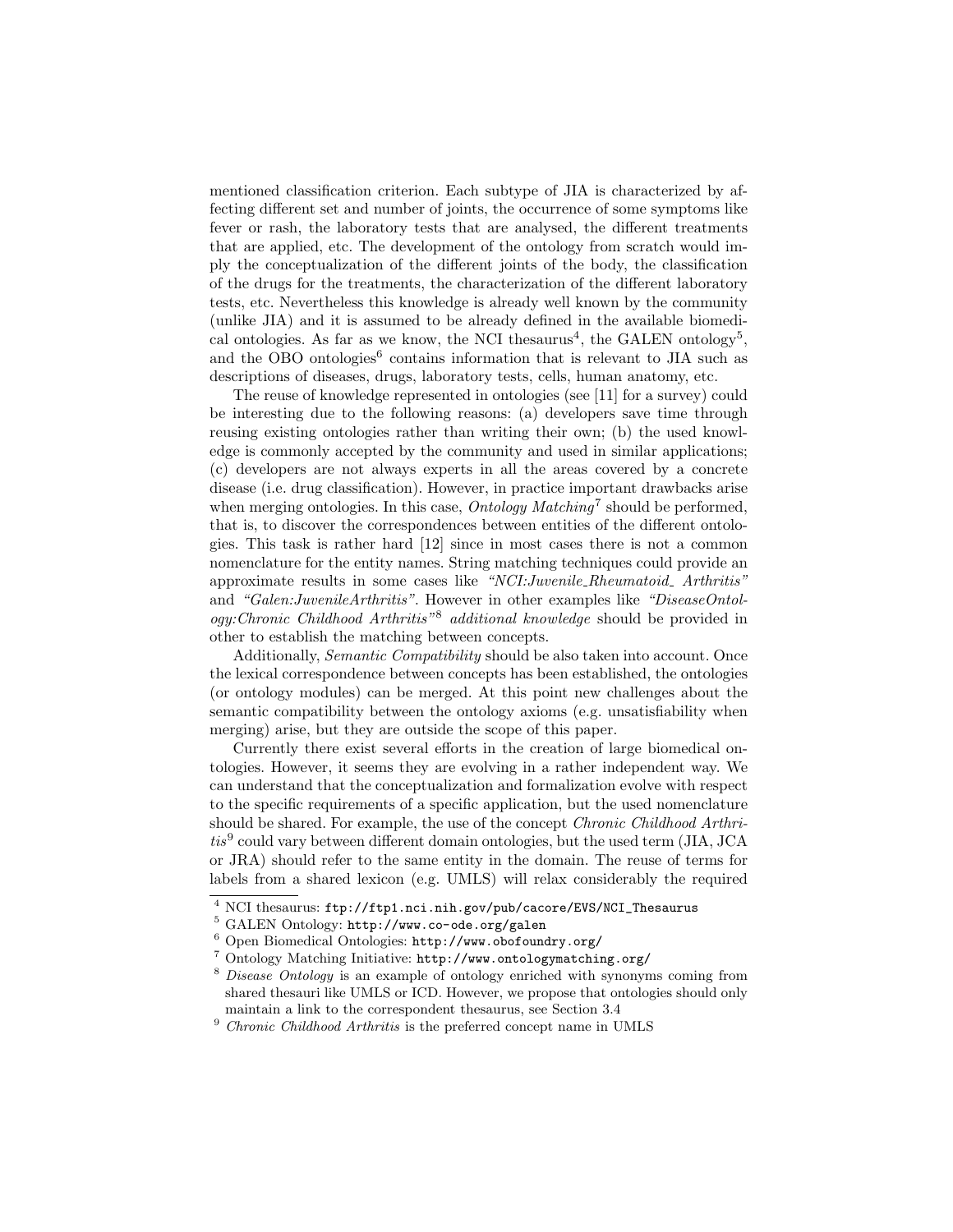matching tasks between ontologies. Ontology concepts could use any preferred nomenclature (no spaces, use of hyphens, acronyms, short expressions, etc.) but they will be annotated with a unique concept interpretation, that is, they will point to an entry in the shared lexicon.

As commented earlier, knowledge acquisition can require merging different sources and ontologies. METHONTOLOGY already proposes the creation of a glossary to enrich ontologies with synonyms and definitions in order to facilitate the integration with other resources. Undoubtedly, this proposal should be kept, but we should go further by making such a glossary available to all community.

## 2.3 Conceptualization

As commented above, the granularity of the ontology will be connected to the purposes of the application, in this sense, the same entry in a lexicon could have different interpretations within different ontologies. This characteristic is related to the localized semantics proposed in [13], in which the concept context is defined as local models representing a partial or concrete view of the domain. For our purposes the concepts and theory treated in [13] are rather complex but the general idea of the local use of a shared concept is important. For example, following the mentioned classification criteria, the concept Chronic Childhood Arthritis may have the interpretations given in axioms 1 to 3.

 $ACR$ : JRA  $\equiv$  SystemicJRA  $\sqcup$  PolyArticularJRA  $\sqcup$  PauciarticularJRA (1)  $EULAR : JCA \equiv SystemicJCA \sqcup PolyArticularJCA \sqcup PauciarticularJCA \sqcup$ Juvenile Psoriatic Arth.  $\sqcup$  Juvenile Ankylosing Spondylitys (2) ILAR : JIA = SystemicJIA L PolyArticularJIA L OligoarticularJIA L Psoriatic Arthritis  $\sqcup$  Enthesisrelated Arthritis (3)

Such interpretations may belong to three different JIA ontologies used, probably, for different application purposes. If in some moment they are required to be integrated in only one ontology (perhaps a consensus is achieved and it is established a unique classification criteria) the matching between labels (terms) would be easier if a shared lexicon was used to annotate the concepts (i.e. *Chronic* Childhood Arthritis  $\equiv JIA \equiv JCA \equiv JRA$ ). The semantic integration, as commented in Section 2.2, will depend on the compatibility of the used axioms within the conceptualization and formalization of the merged JIA ontologies.

It is worth mentioning that the design requirements of an ontology may involve concepts with labels that are not present in most of the available lexicons. For example, not all the subtypes of JIA are properly described in UMLS. As commented, lexicons will help ontologies to use a common nomenclature, but ontologies will also help lexicons to evolve. In general, ontologies will require a finer granularity than the initially expressed by lexicons and will demand the necessity of new concepts given the specific requirements of the domain. Obviously, a new challenge arises, that is, how to maintain consensual and shared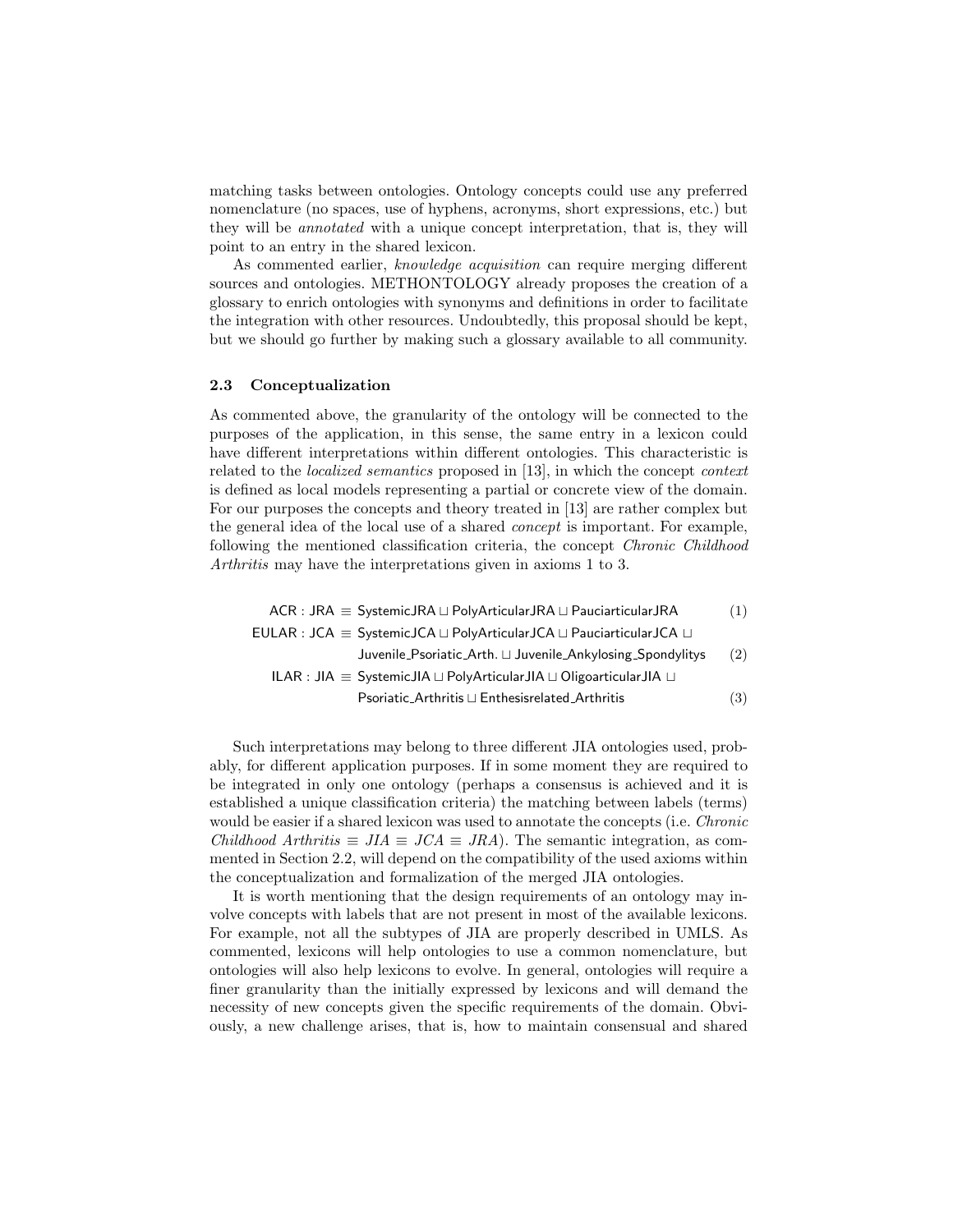lexicons up-to-date with respect to the new specific ontologies and their evolutions. Additionally, hypernym relationships within the lexicon may be useful in order to check the coherence of the ontology conceptualization, that is, it may be helpful to consider desired subsumptions (e.g.  $JIA \sqsubseteq Systemic\_Disease$ ) or even to avoid non desired ones (e.g.  $JIA \sqsubseteq Non\_Systemic\_Disease)$ .

#### 2.4 Evolution and Maintenance

The evolution and maintenance (addition of new concepts, the deletion of obsolete ones, the re-structuring of the already defined concepts, the addition of new facts, etc.) of an ontology may be produced due to different reasons: requirements changed, the domain has changed (e.g. new facts were discovered) or the point of view of the domain changed (e.g. use of a different classification criterion). The evolutions will imply to come back to previous steps in order to acquire new knowledge and to integrate this knowledge within the ontology. Again, the lexicon will play a key point providing the concepts necessities when possible or being updated with new ontology requirements in order to keep up-to-date for further ontology demands.

In biomedicine the change and extension of the domain evolves quickly. Publications represent an important source of brand new facts of domain knowledge. For example Medline<sup>10</sup> indexes more than  $800,000$  new journal papers per year containing the last research done in more than 700 topics. Text mining techniques try to identify within the text concepts and facts relating them. These techniques usually use domain lexicons in order to detect interesting entities within text. However several studies (e.g. [14]) have already shown that the link between the most relevant biomedical resources and the literature is not obvious. This is not only due to the complexity of the required matching algorithms but also due to the decouple of the ontology/lexicon development effort and the literature. In an important number of cases current lexical resources (in Section 3.1 some examples are given) do not provide useful synonyms to be detected within the text. In order to overcome these problems lexicons should better select the synonyms to characterize their concepts considering, at least, the lexical variants used in texts.

# 3 Towards a Thesaurus for Life Sciences

We have presented the relevance of the lexicon in the ontology lifecycle and how this lexicon could be updated accordingly. Basically, the lexicon will provide the necessary terminology required for the existing concepts. In case there is no entry (e.g. subtypes of JIA) for a concept, the current process may suggest the creation of this new entry.

The proper creation of new entries will require the selection of the appropriate terms (i.e. preferred name and synonyms). These terms may be provided by a

 $\frac{10 \text{ Medline: http://mediumplus.gov/}}{10 \text{ Medline: http://mediumplus.gov/}}$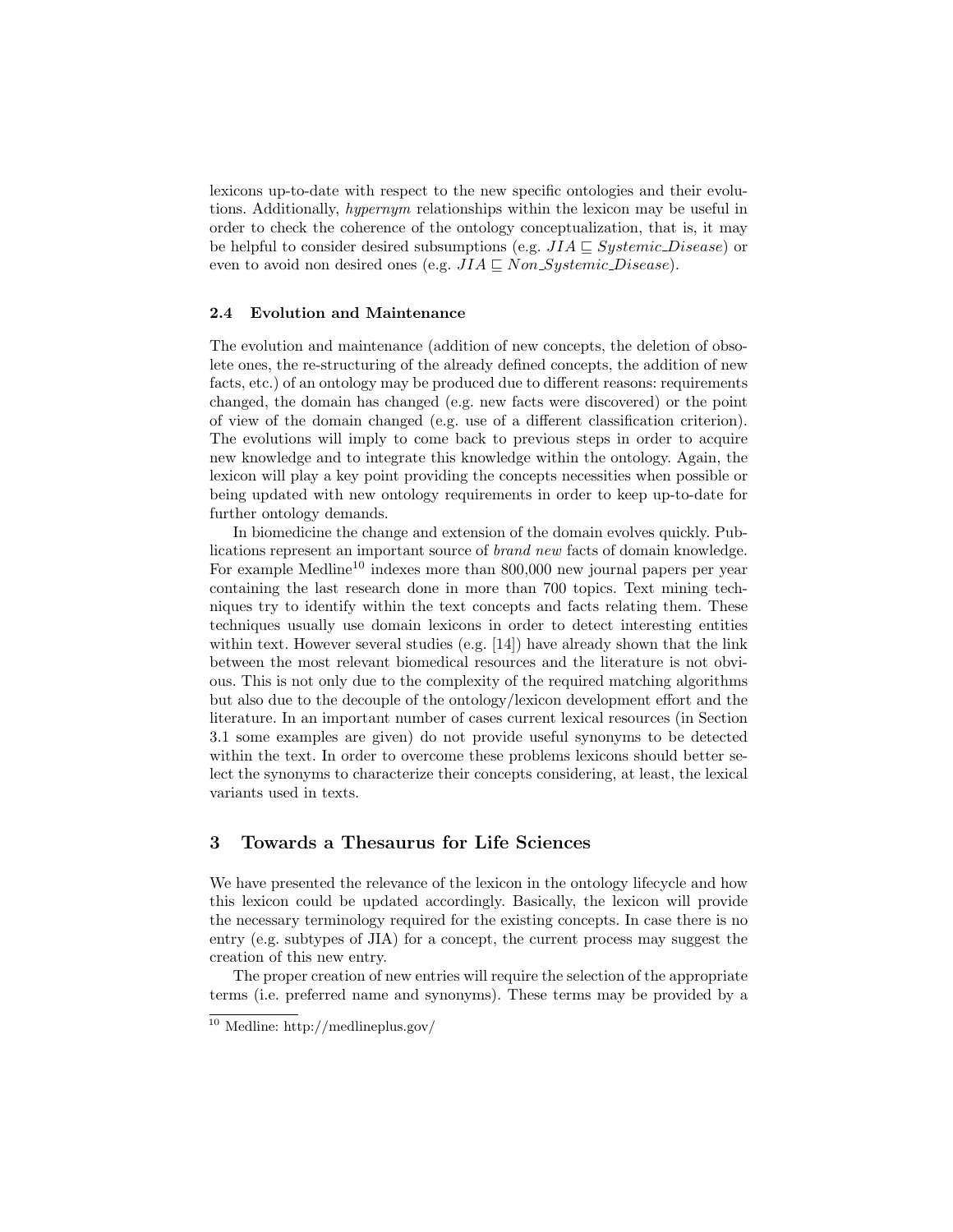community effort, where several domain experts study the appropriate set of terms, and/or using natural language processing (NLP) and text mining [15] to extract such terms from the literature [16]. A proposal for automatic term management (ATM) can be found in [17]. This approach identifies three modules. The first module is about automatic term recognition, which identifies lexical structures that can be mapped to domain concepts. The second module implies term structuring for identifying relevant relations or term associations, mainly by using classification and clustering techniques. The last module consists of an intelligent term manager that in addition of storing the terms accordingly it may provide links and definitions to existing resources. Existing resources can be reused either to train the classifiers or to use them in dictionary approaches to term recognition. In addition to this approach we can use approaches that collect existing structures from available terminological resources. For example, UMLS is the result of merging several medical resources and thesauri. In this case, similar issues to the alignment of ontologies have to be addressed. It is worth mentioning that even this approach requires ATM solutions for extending and maintaining the resulting meta thesaurus.

As a consequence, the existence of a common thesaurus can help to link concepts from existing resources at the same time that it ensures no duplicate entries for the same concepts. This thesaurus will collect the different terms in a common repository allowing ontologies to be linked accordingly. Thus, the final scenario consists of one thesaurus and many specific ontologies. These ontologies may be designed according to different criteria, for they are usually applied in different contexts. We find the best example in the OBO ontologies where several ontologies can overlap in some of their concepts.

The generation of a common thesaurus requires the resolution of several issues like an agreement concerning the meaning of the entries in the lexicon. As we have seen, JIA already presents a difficult conceptualization even among domain experts. The outcome of the research in the field may require not only to create new concepts but also to split existing ones. This will imply the necessity of maintaining the ontology up-to-date, since some of the links have become obsolete (see Section 3.4). Additionally, another way of solving the problem would consist of the generation of several versions.

Although current approaches represent an important initiative for the construction of a shared lexicon they still lack some important requirements to allow a straight forward interoperability with ontologies and text resources. Next section presents the main limitations of current efforts and proposes some requirements to be followed in order to get the intended lexicon.

#### 3.1 Limitations of current reference lexicons

The UMLS Metathesaurus (UMLS-Meta) represents the best effort for the creation of a reference thesaurus. However it has several drawbacks, most of them because of its complexity, since in some cases the UMLS-Meta is closer to an ontology than to our intended thesaurus/lexicon. The UMLS-Meta contains concepts from more than 100 terminologies, classifications, and thesauri, for exam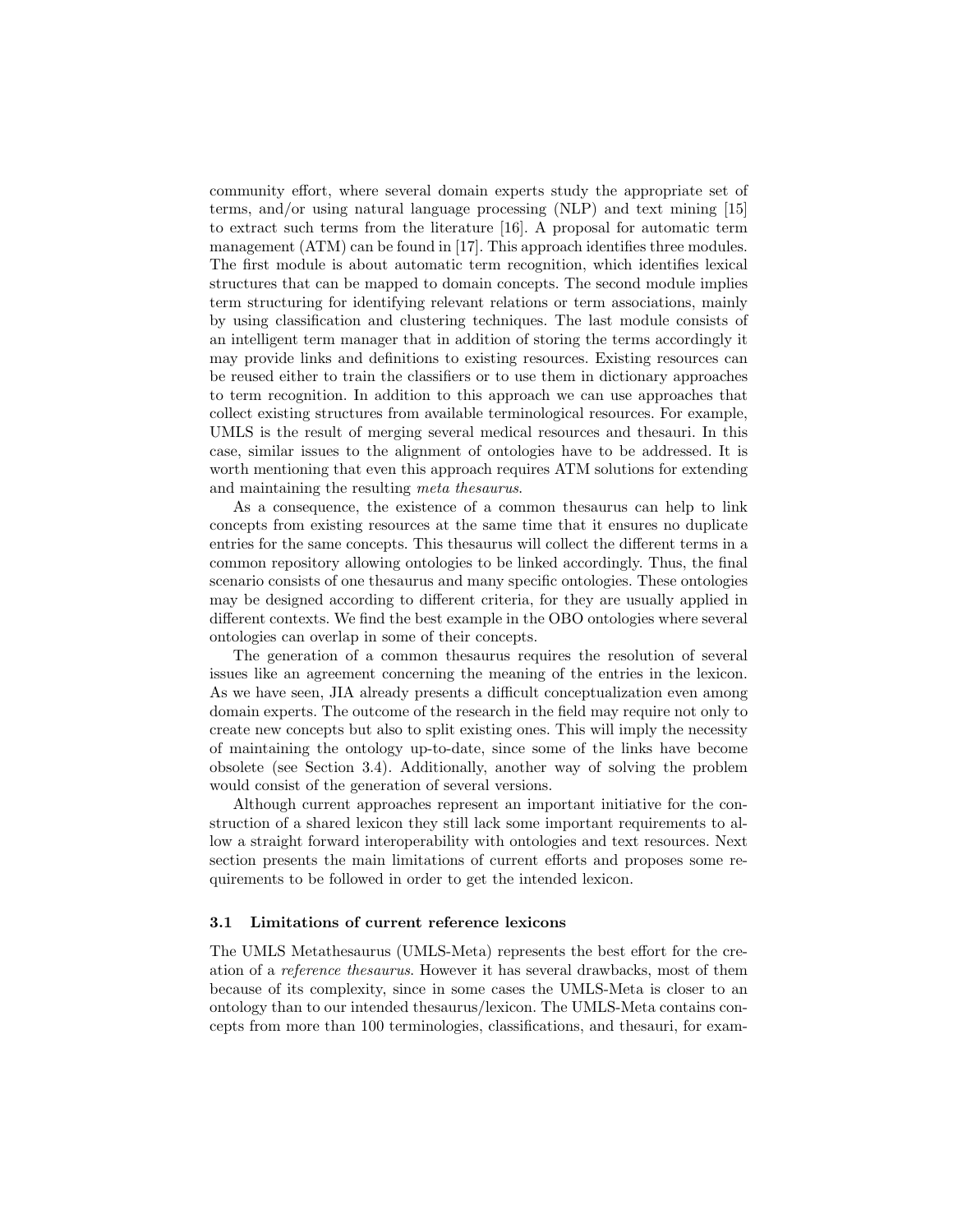ple: MesH, SNOMED CT or ICD. This makes UMLS-Meta a really rich source of knowledge, but also a source of ambiguity, redundancy and meaningless entries. In the literature we can find some efforts [18, 19] to normalize the UMLS-Meta by filtering redundancy and solving a basic level of the ambiguity  $11$ . However some ambiguity cases are rather hard to solve. This is the case of the term Prostate Cancer which has associated two UMLS-Meta entries: C0600139 and C0376358. Both concepts refer to the Neoplastic Processes, Carcinoma of prostate and Malignant tumor of prostate, respectively. These Neoplastic Processes have a close relationship, indeed the former is represented as a child of the later within the NCI and UMLS-Meta taxonomies.

After filtering redundant cases and solving some of the trivial ambiguity problems the UMLS-Meta still contains a huge number of concept labels that surely will not have a correspondence neither in ontology labels nor texts. Next we present some representative cases (extracted from a portion of UMLS-Meta related to the JIA domain) that our intended thesaurus should avoid:

- Descriptive names Some synonyms are closer to a text definition than to a concept name. For example, Therapeutic or Preventive concepts C0199105: "Anaesthesia for open procedure on knee joint Procedure", and C0580168: "Amputation of finger through distal interphalangeal joint". Nevertheless, not all concepts can be described with a few words. Indeed, such complex concepts should be described in formal ontologies by combining somehow smaller units of meaning of the lexicon, e.g. concept C0580168 can be formally described as Amputation⊓∃involve.Finger∏∃through.InterphalangealJoint, where the semantics for each of its elements is defined in a formal ontology. Additionally, each of the concept constituents can be linked to entries of the lexicon.
- Parametrization in the label The Clinical Drug C1614077 has the preferred name "Etanercept 50 mg/mL subcutaneous solution". This term indicates not only the drug name but also the dosage for this pharmaceutical product. Therefore the lexicon should contain only the generic name, and then the formal ontologies should represent "Etanercept 50 mg/mL subcutaneous solution" as either a subclass of "Etanercept" or just as an instance.
- Complex nomenclature Chemicals formulae as in concept C0255404: "Nmethyltropan-3-yl 2- $(4$ -bromophenyl)propionate" are useful as a definition of the concept, but an ontology concept or a thesaurus term should not use this nomenclature. Moreover, entities detected in text rarely will match with this term.
- Inappropriate syntax Concept C0366794 with Semantic Type Clinical Attribute has the preferred name string "Hemoglobin C/Hemoglobin.total:Mass Fraction:Point in time:Whole blood". Obviously this string is encoding some data perhaps only understandable in the source vocabulary.

As commented above, UMLS-Meta is more complex than a simple thesaurus or a glossary of terms and it does not only contain synonymy relations but also

 $\frac{11}{11}$  Filtering UMLS and solving Ambiguity: http://skr.nlm.nih.gov/papers/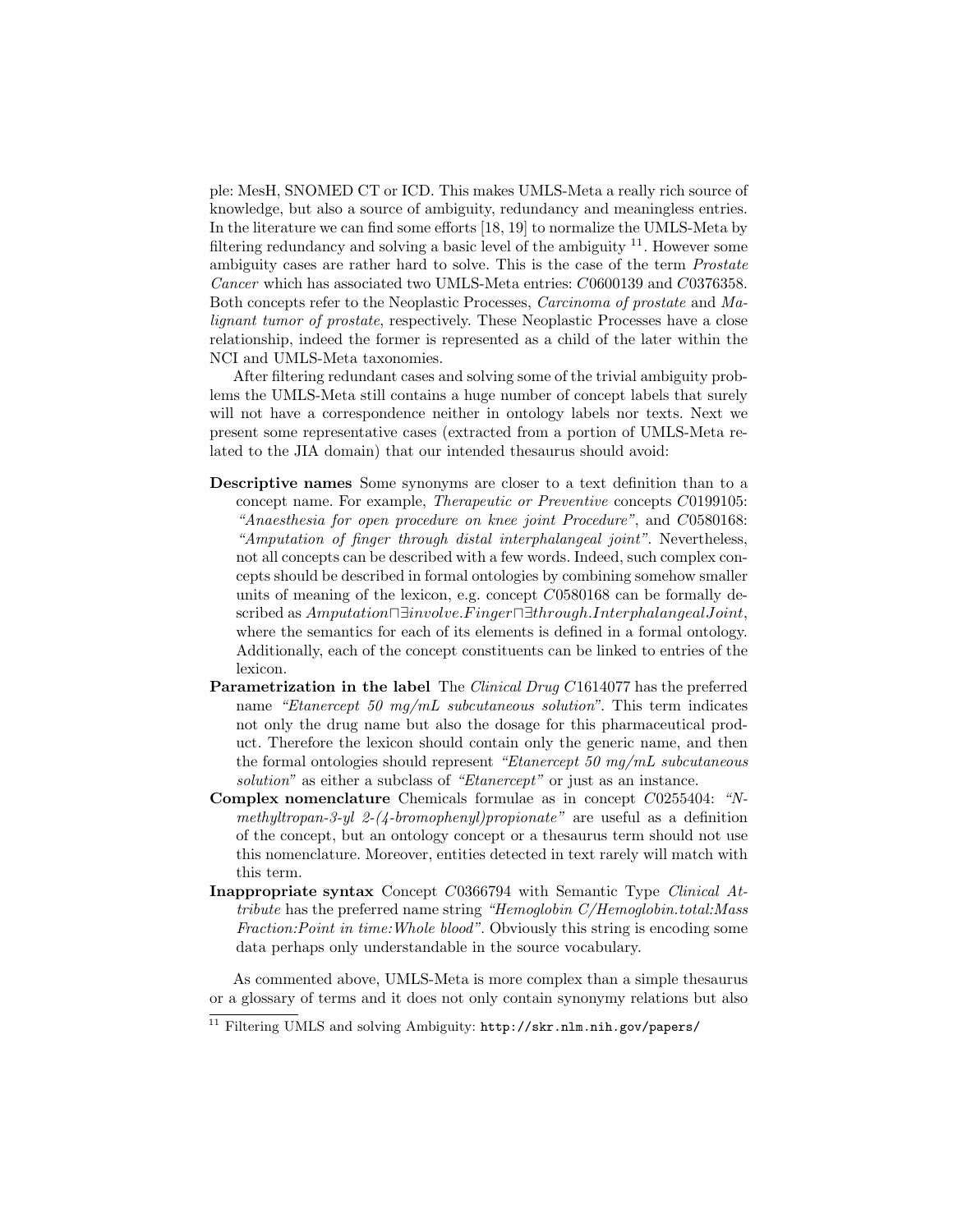inclusion relations like hyponymy and hypernymy (i.e. is-a or subsumption relations in ontologies) and part-whole relationships like meronymy and holonymy (i.e. has-part, part-of). This makes UMLS-Meta really hard to evolve and maintain properly, and the inclusion of new vocabularies may introduce unexpected classifications of the concepts (i.e. cycles). The desired thesauri should contain a clearer hierarchy with or only hypernymy or only meronymy. The granularity of the lexicon hierarchy could vary from a top level ontology classification (e.g. UMLS Semantic Network) to fine granularity hierarchies like the OBO classifications or the UMLS-Meta hypernymy hierarchy itself. More complex classification of the concepts should be delegated to the ontology conceptualization process.

#### 3.2 Limitations of current reference ontologies

The OBO ontologies present a huge community effort in the development of ontologies, but we still miss the use of a common lexicon/thesaurus to normalize the used nomenclature. Moreover, the OBO ontologies, like the UMLS-Meta , are in the middle of what we expect from an ontology and from a lexicon. The underlying logic of the OBO ontologies is not too complex, being in most cases limited to simple taxonomies (e.g. Disease Ontology). The Gene Ontology has also assertions but in the most of cases they refer to concept metadata. The use of more complex logic would give more expressive power to express complex concepts that can not be described only by a name an a set of subsumptions. Moreover this kind of ontologies will provide a framework to classify facts or concepts of the world according to a concept definition without making an explicit specification of the subsumption. This would make easier the introduction of new concepts within the hierarchy by only giving the definition of the concept. For example, from the simple set of axioms 4 to 6 we would infer that  $JIA \sqsubseteq Systemic\_Disease$ , but without defining explicitly this axiom.

| Disease $\sqcap$ $\exists$ affects. Whole_Body $\sqsubset$ Systemic_Disease | (4) |
|-----------------------------------------------------------------------------|-----|
| $JIA \sqsubset$ Arthritis $\sqcap$ 3 affects. Whole_Body                    | (5) |
| Arthritis $\Box$ Disease                                                    | (6) |

Nevertheless, complex logics have also drawbacks in the sense of computability and therefore a good balance between efficiency and expressivity should be achieved. Apart from the expressivity issues, the OBO ontologies also present some lexical problems. On one hand some of the concepts names used in OBO ontologies, like some UMLS-Meta entries, are closer to definitions than to a concept name (e.g. GO:0007180 "transforming growth factor beta ligand binding to type II receptor" (biological process) or GO:0016456 "X chromosome located dosage compensation complex, transcription activating" (cellular\_component)). Like in UMLS, these concept names are of little help when performing for example text mining tasks. On the other hand, these ontologies are overloaded with too much metadata (i.e. synonyms, definitions, references) making hard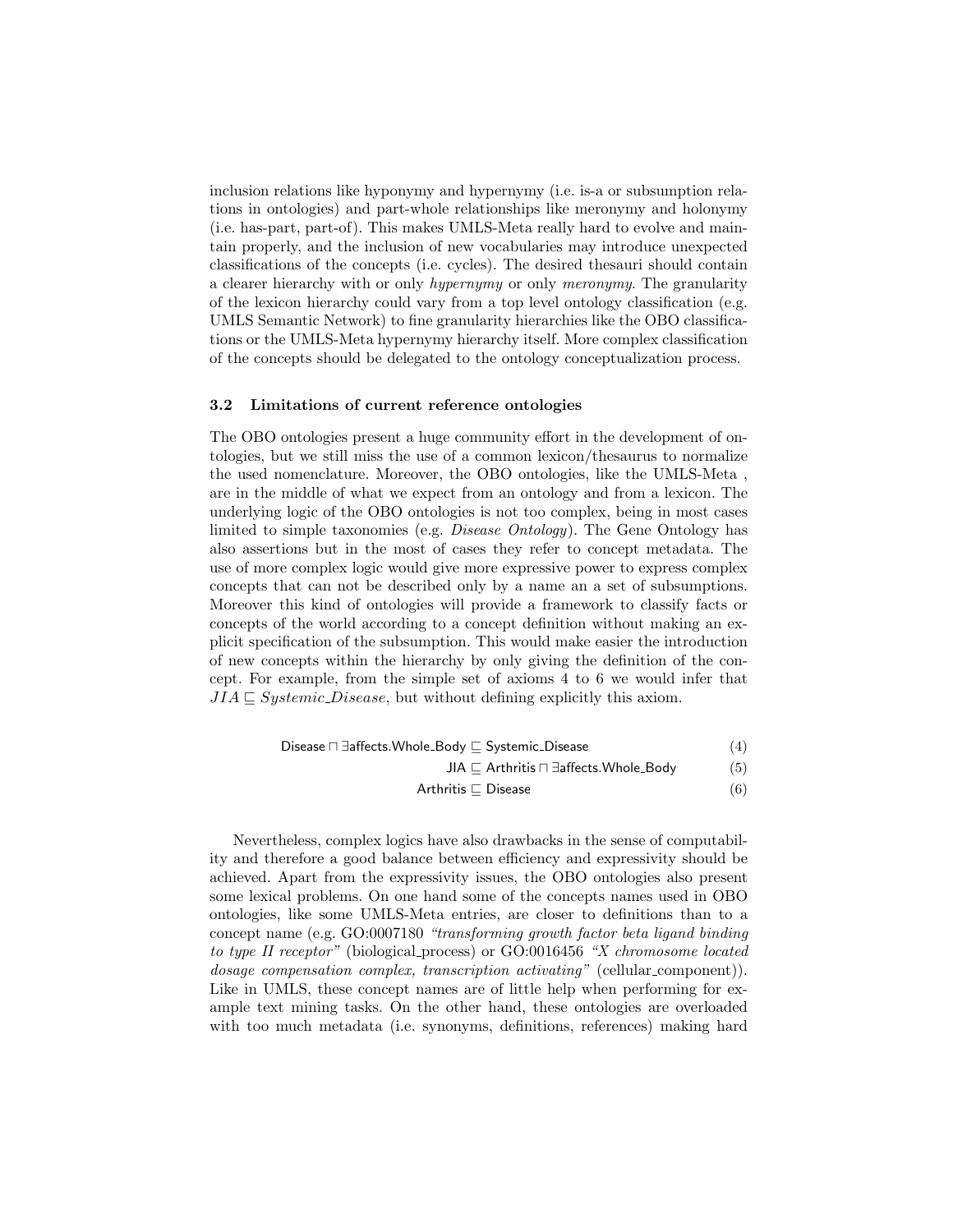their management. For example, the Human Disease Ontology contains 14772 classes (and 1 property), 18593 subsumption relationships and 442168 entity annotations (i.e. synonyms, references to entries of other thesaurus, mainly UMLS, ICD, SNOMED and MESH), therefore an average of almost 30 annotations per class. The case of the *Gene Ontology* is similar, containing more than 450000 entity annotation axioms for less than 30000 classes, and 150000 assertion axioms being used as a annotation values.

More formal ontologies like the Foundational Model of Anatomy (FMA is available as Protégé Frames) and Galen (available in Grail and OWL) seem to be projects being developed independently with respect to the UMLS-Meta and OBO foundry efforts. Galen contains some information about synonymy but, as far as we know, it does not provide an explicit connection with a public lexicon, indeed they present the problem of label (i.e. term) selection $12$  to better describe the concepts without ambiguity. As commented previously some concepts are hard to describe and the selection of a proper label for them is not a straightforward task. The lexicon should provide a consensual term for the label and the corresponding definition. As known, natural language could be rather ambiguous when describing complex and similar concepts, for this reason the ontology should provide a logic based and non-ambiguous description of the desired concept. On the other hand, the development of  $FMA<sup>13</sup>$  represents a quite interesting initiative since FMA uses *Terminologia Anatomica* (TA) [20] as an official source of anatomical terms. In this way they are making a clear distinction between terms and concepts, and which role they have within the terminology and the ontology respectively. Perhaps TA it does not represents the desired lexicon since is not general enough but it seems to overcome some of the proposed limitations.

## 3.3 Necessity of a Lexicon for properties

Finally, the use of the proper properties in the ontology lifecycle will have also an essential role. On the one hand a lexicon of properties will be really helpful in the correct connection between concepts, on the other hand the identification of which properties are mainly used to relate concepts will help text mining techniques to discover interesting knowledge from texts. In the literature we can find some efforts in this line, mainly the ones proposing Ontology Design Patterns (e.g. [21]) in which the set of allowed properties and expression are established in advance. Additionally the UMLS Semantic Network<sup>14</sup> also provides a specification of 96 properties (86 of them with an associated inverse). These efforts represent good initiatives but they should be integrated within a standard and shared lexicon, that is, the desired lexicon not only should store information about terms but also the proper description of the properties that will relate terms.

<sup>12</sup> Problems of Labels: http://www.opengalen.org/themodel/labels.html

<sup>&</sup>lt;sup>13</sup> About FMA: http://sig.biostr.washington.edu/projects/fm/FME/aboutFME.html

<sup>14</sup> UMLS Semantic Network: http://semanticnetwork.nlm.nih.gov/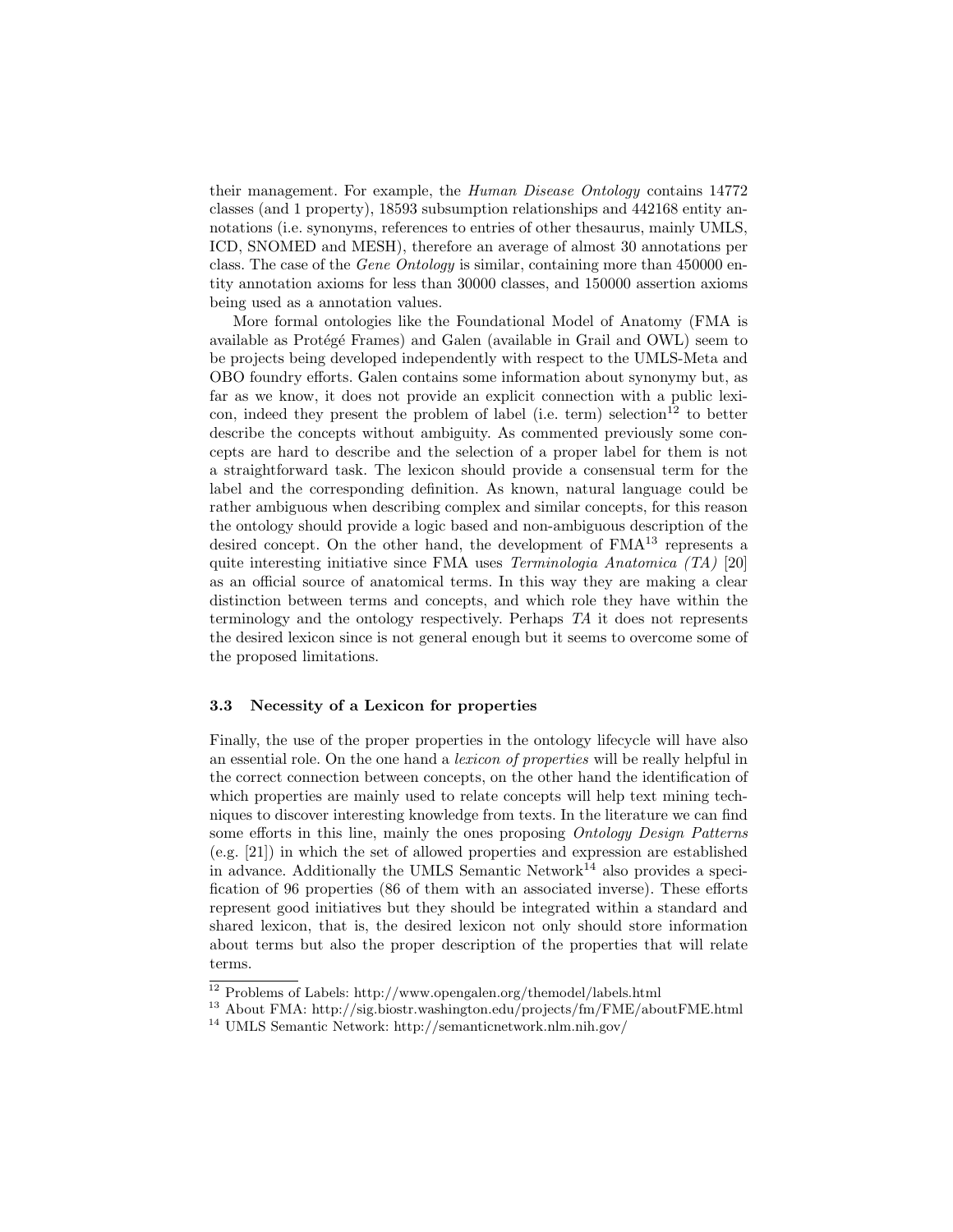#### 3.4 Thesauri-Ontology Linkage

As commented previously, we intend to have per each domain one shared thesaurus and several ontologies using subsets of the thesaurus concepts for different application purposes. Each ontology concept will be annotated (i.e. entity annotation axioms in OWL[22]) with the corresponding term identifier of the thesaurus. Optionally information from the lexicon can be integrated in the ontology to make faster its processing.

The desired thesaurus will require a unique entry identifier, the link to the words representing the terms including the preferred term and the synonyms. The different words can be kept in a common table referenced by the entries in the thesaurus that allows ambiguity analysis, i.e. how many entries are related to the same word. Metadata added to the thesaurus entries will ease the search for existing entries and solve ambiguous cases. The link of each entry to a Semantic Category (e.g. disease, gene, drug, organ, etc.) has been shown helpful for disambiguation purposes in many fields. Additionally, Semantic Categories can belong a top ontology similar to the UMLS Semantic Network. In this case, the finer the granularity of this semantic network is, the more precise will be the searches. However, if such a network is too intricate, the resulting lexicon will be hard to maintain for coherence. Thus, lexicon entries and their relationships must be just focused on the definition, origin and purposes of their entries according to the community requirements. Table 1 shows an example of entry for the desired lexicon:

| Identifier:               | SWAT4LS0000001                                                               |
|---------------------------|------------------------------------------------------------------------------|
| <b>Preferred Name:</b>    | Chronic Childhood Arthritis                                                  |
|                           | <b>Pref. Ontology Label:</b> Juvenile_idiopathic_arthritis                   |
| Synonyms:                 | Juvenile idiopathic arthritis, Juvenile rheumatoid arthritis,                |
|                           | Juvenile arthritis, JIA, JRA, JCA, $\ldots$                                  |
| <b>Semantic Category:</b> | <i>Disease</i>                                                               |
| Hypernymy:                | Rheumatoid Arthritis                                                         |
| Definition:               | $Rheumatoid$ arthritis of children occurring in three $\dots$                |
| Status:                   | $Up\text{-}to\text{-}date$                                                   |
|                           | <b>Table 1.</b> Example of Lexicon Entry <i>(Source: UMLS Metathesaurus)</i> |

The evolution of the ontology may imply changes over the thesaurus like the addition of new entries, the deprecation of obsolete entries or the split of entries in several ones. Obviously the evolution of the thesaurus will also affect the referencing ontologies. For this reason, the lexicon should release stable versions periodically if important changes were made. Moreover each entry of the thesaurus should also have metadata about the status of the entry, indicating if the entry is being reviewed (new entries), is obsolete (pointing to which entry or entries should be used instead), or just if the entry is up-to-date. Referencing ontologies should periodically check if the referenced version of thesaurus is the last one and if the used lexical entries suffered any change or become obsolete.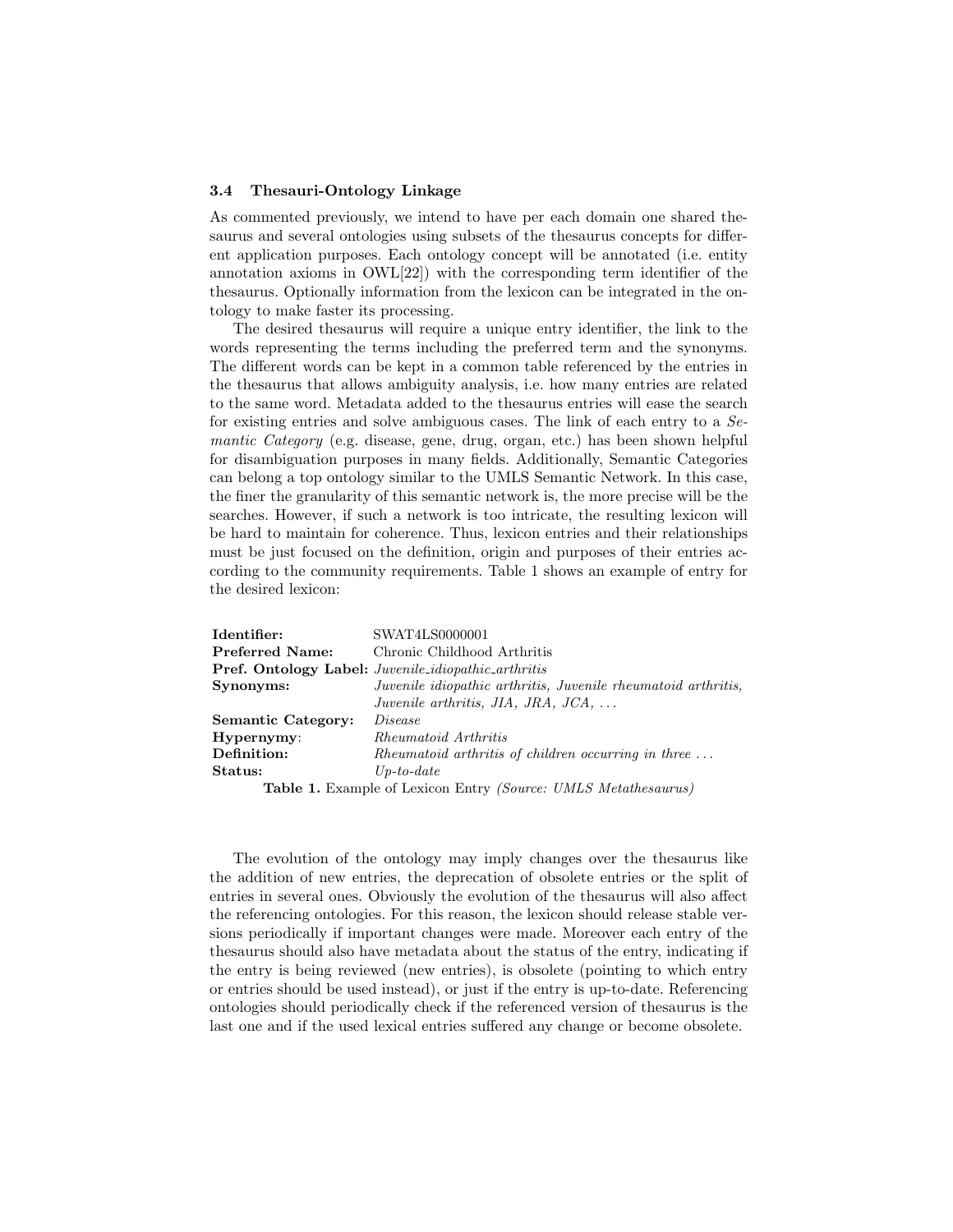The ontology and the lexicon are going to be quite interconnected during all the ontology lifecycle stages, therefore the used ontology editor should allow the connection to the lexicon in order to search for lexicon terms and to annotate ontology concepts with the proper lexicon entry. The UMLS  $Tab^{15}$  for the ontology editor Protégé<sup>16</sup> was a good initiative trying to integrate UMLS-Meta within the ontology lifecycle. On the other hand, the OBO ontology editor<sup>17</sup> also allows the linking (i.e. cross references) of defined concepts to synonyms coming from other resources.

## 4 Experiences within the Health-e-Child Project

The Health-e-Child project has provide us an excellent real application domain for our experiments. The Biomedical Knowledge Representation Workpackage is intended to give an ontology-based representation of the HeC domains (e.g. JIA disease) and to link that knowledge with external resources (e.g. text resources, thesauri, biomedical databases, etc.) We have mainly focused our efforts on the linkage to external knowledge. For this end we have worked on three main issues: text mining, annotation of medical protocols and ontology reuse. Currently, the development of the HeC ontologies is still an ongoing task.

The work presented in [19] analyses different techniques to annotate textual resources with UMLS-Meta terms, and it compares the results with an annotated corpus. Concerning the recall results, we found that some lexical variants are not covered by UMLS-Meta, that is, it lacks the desired entry or it does not provided the proper synonym to identify the concept. Concerning precision results, ambiguous entries within UMLS-Meta and partial annotations usually lead to errors. As commented in Section 3.1, UMLS-Meta represents the main effort on building a medical reference thesaurus, however it still needs to be further polished, refined and extended.

Within this project, another interesting task is to extract information contained in medical protocols (e.g. patient data forms) [10]. For this purpose, we regard these medical protocols as a set of input controls (input fields in patient data forms), where each control has an associated text label (e.g. Date of Diagnosis, Bone Erosion Evaluation (BEE)). UMLS-Meta based annotations[19] were used to assign a set of UMLS-Meta terms to each form control. Afterwards, a set of logical representations are associated to each form control (e.g.  $BEE \subseteq \exists hasUMLS.C0587240 \sqcap \exists hasUMLS.C1261322$ . Moreover, this logic representations have been integrated within a classification purpose ontology (see [10] for a more comprehensive explanation) which aims to classify controls into categories (e.g. Medical Procedure, Measurement, etc.). Again, incomplete and wrong annotations due to ambiguous entries were the main problems. Unlike text mining, where wrong annotations not necessarily have an important consequence, wrong and incomplete annotations may imply a wrong characterization

 $^{15}$  UMLS tab: http://protegewiki.stanford.edu/index.php/UMLS\_Tab  $\,$ 

 $16$  Protégé: http://protege.stanford.edu/

<sup>17</sup> OBO-Edit: http://oboedit.org/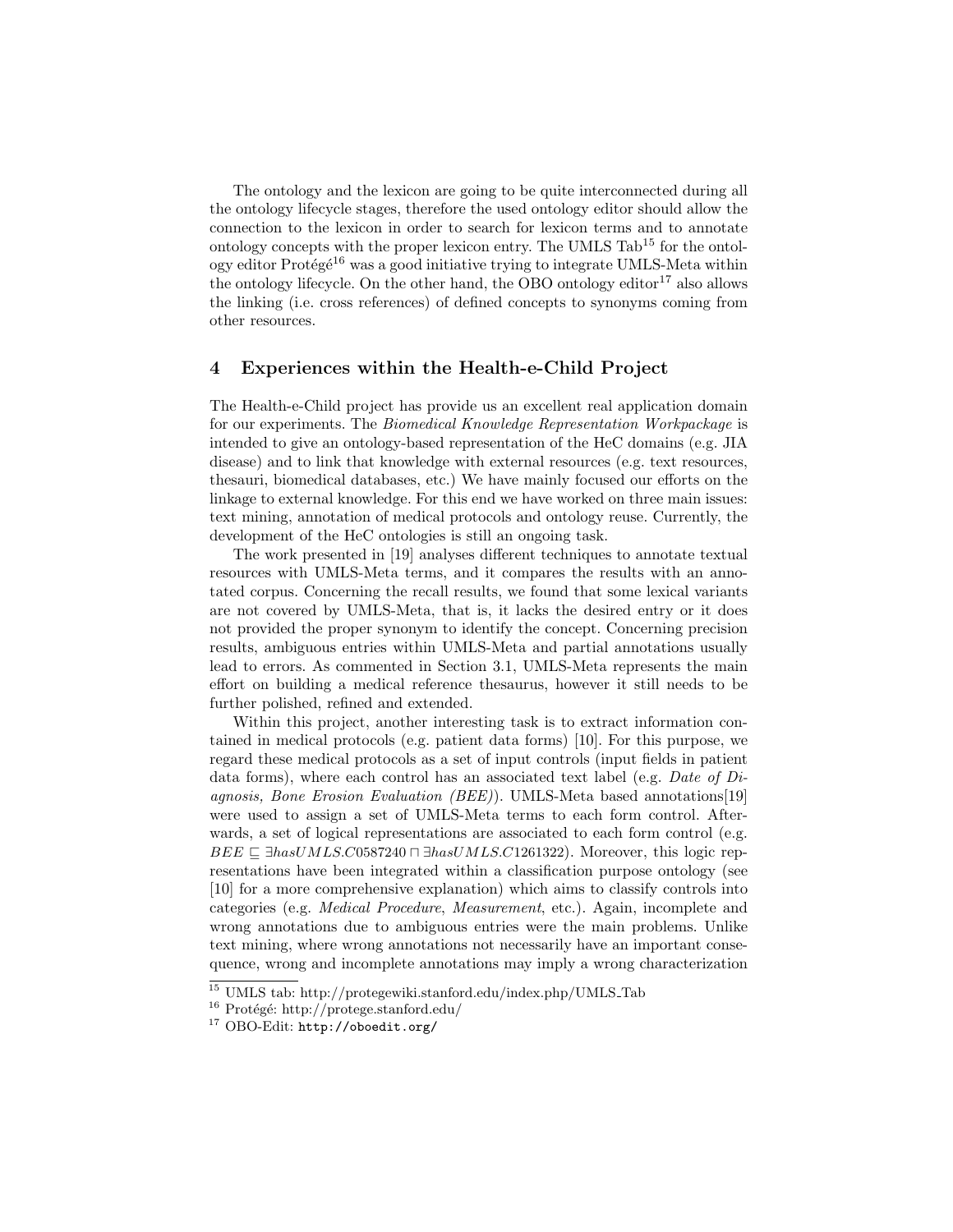of the medical protocols. Hence, a richer and cleaner controlled vocabulary will be necessary in order to improve the quality of semantic annotations.

Finally, regarding our ontology reuse, our main experience stems from building modules from Galen and NCI ontologies [23]. Modules allow us to extract the desired portion of knowledge from a target ontology, given a set of concepts of interest (e.g. Juvenile Arthritis, Joint). However, the definition of the exact concept labels of interest became a really hard and ontology dependent task since no common terminology were used in NCI and Galen. Moreover the integration of the extracted modules was again a cornerstone since not only a different conceptualization were found but also different concepts names representing the same reality (e.g. "NCI: Juvenile Rheumatoid Arthritis" and "Galen:JuvenileArthritis").

# 5 Conclusions

In this paper we have presented a still opened issue: the necessity of use and maintenance of a lexicon for ontology engineering, specially for the Life Sciences. We have also emphasized the main limitations and problems of current approaches, which should be better coordinated, integrated and reused. The gap between knowledge representation languages and domain expert skills is another important issue to be addressed. In this way, very expressive languages like OWL are being used for representing simple taxonomies. Instead, defining more complex biomedical concepts requires good skills in Description Logics, which are difficult to understand by domain experts.

Future work will be focused on applying the ideas of this paper to the development of the HeC domain ontologies. We also aim at creating a light-weight thesaurus following the guidelines of this paper so that it provides all the necessary lexical information required by the HeC ontologies and their applications. Moreover, we will study how to filter and enrich existing lexical resources in order to create this new thesaurus.

## Acknowledgments

The authors wish to thank the EU project Health-e-Child (IST 2004-027749) for providing us the application domain. This work has been partially funded by the Spanish National Research Program (contract number TIN2005-09098-C05-04). Ernesto Jimenez-Ruiz was supported by the PhD Fellowship Program of the Generalitat Valenciana. Antonio Jimeno-Yepes was supported by funding from the EC STREP project BOOTStrep (FP6-028099, http://www.bootstrep.org).

# References

[1] Hirst, G.: Ontology and the lexicon. In: Handbook on Ontologies in Information Systems, Springer (2004) 209–230